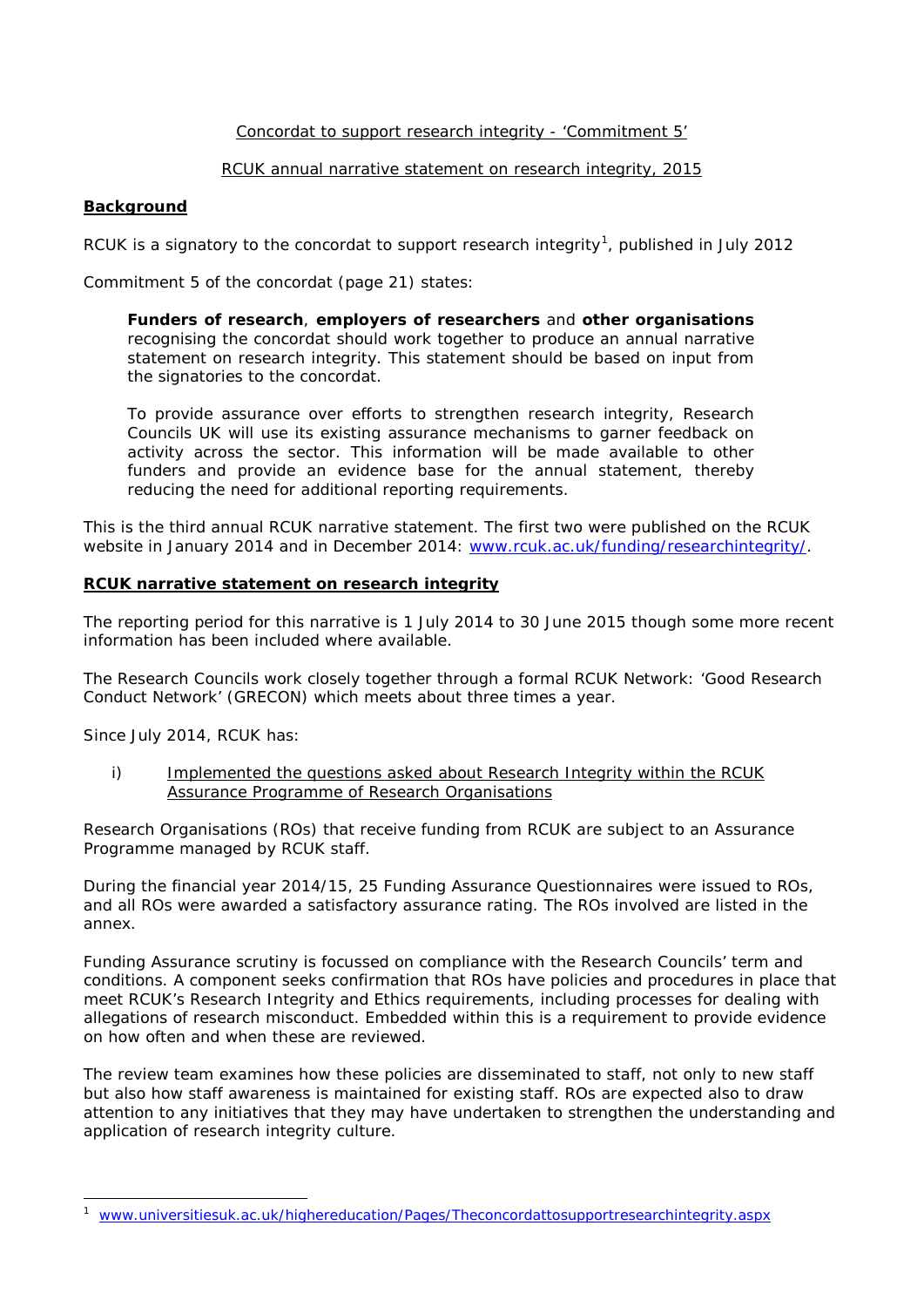Finally, research organisations are asked to report on how many formal investigations of research misconduct have been undertaken in the previous three years which relate to researchers funded by or responsible for funding from the Research Councils.

Of the returns assessed in 2014/15, there were seven cases of formal investigations completed at four of the 25 ROs. Following local investigation, six of the seven cases were dismissed and not upheld; one, however, was upheld for "falsification".

Over the three-year reporting cycle the following breakdown was received of the seven formal investigations completed:

|                                                    | $2011/12$   2012/13 | 2013/14 |
|----------------------------------------------------|---------------------|---------|
| Fabrication                                        |                     |         |
| Falsification                                      | 2                   |         |
| Plagiarism                                         |                     |         |
| Misrepresentation                                  |                     |         |
| Breach of duty of care                             |                     |         |
| Improper dealing with allegations<br>of misconduct |                     |         |
|                                                    |                     |         |
| Other                                              |                     |         |
| Details of any allegations upheld in<br>part       |                     |         |

# ii) Participated in Science Europe (SE) activities in research integrity

RCUK is represented on the Science Europe Working Group on Research Integrity<sup>[2](#page-0-1)</sup> (see previous annual statements for more background). The Group is chaired by Dr Maura Hiney (Head of Policy, Evaluation and External Relations, Health Research Board, Ireland). The Working Group had further meetings on  $23^{rd} - 24^{th}$  February 2015 in Dublin and on  $14^{th} - 15^{th}$  October 2015 in Brussels.

Progress/activities during the year have included:

- Publication of a brochure, 'Seven reasons to care about integrity in research'<sup>[3](#page-1-0)</sup> (22<sup>nd</sup> June 2015). This was signed off by SE Governing Board.
- Presentation by Maura Hiney of a paper: "Research Integrity: What it means, why it is important and how we might protect it?" to the Luxembourg Ministry of Science for their EU Presidency session on research integrity in July 2015. A paper based on this was published on 1<sup>st</sup> December 2015<sup>[4](#page-1-1)</sup>.
- Development of a paper on Best Practice in Research Integrity Training.
- A presentation by Tony Peatfield (MRC) at the  $4<sup>th</sup>$  World Conference on Research Integrity, Rio de Janiero,  $31^{st}$  May -  $3^{rd}$  June, 2015, entitled, "Research Integrity: Processes and Initiatives in Science Europe Member Organisations". This was a brief report of the results of the survey undertaken by the Working Group in May 2014.

Further work is being done by the Task Groups. The WGRI will report to SE General Assembly by the end of 2015. A full report is expected to be published after that.

iii) Symposium on reproducibility and reliability of biomedical research,  $1^{st}$ - $2^{nd}$  April 2015

One contributor to irreproducibility is research misconduct. In April, the Academy of Medical Sciences, Wellcome Trust, MRC and BBSRC held a 1½-day symposium to explore the challenges and opportunities for improving the reproducibility and reliability of pre-clinical biomedical

<span id="page-1-1"></span>

<span id="page-1-2"></span><span id="page-1-0"></span>

[www.scienceeurope.org/policy/working-groups/Research-Integrity](http://www.scienceeurope.org/policy/working-groups/Research-Integrity)<br>[www.scienceeurope.org/uploads/PressReleases/150622\\_Seven\\_reasons\\_Research\\_Integrity.pdf](http://www.scienceeurope.org/uploads/PressReleases/150622_Seven_reasons_Research_Integrity.pdf)<br>[www.scienceeurope.org/downloads](http://www.scienceeurope.org/downloads)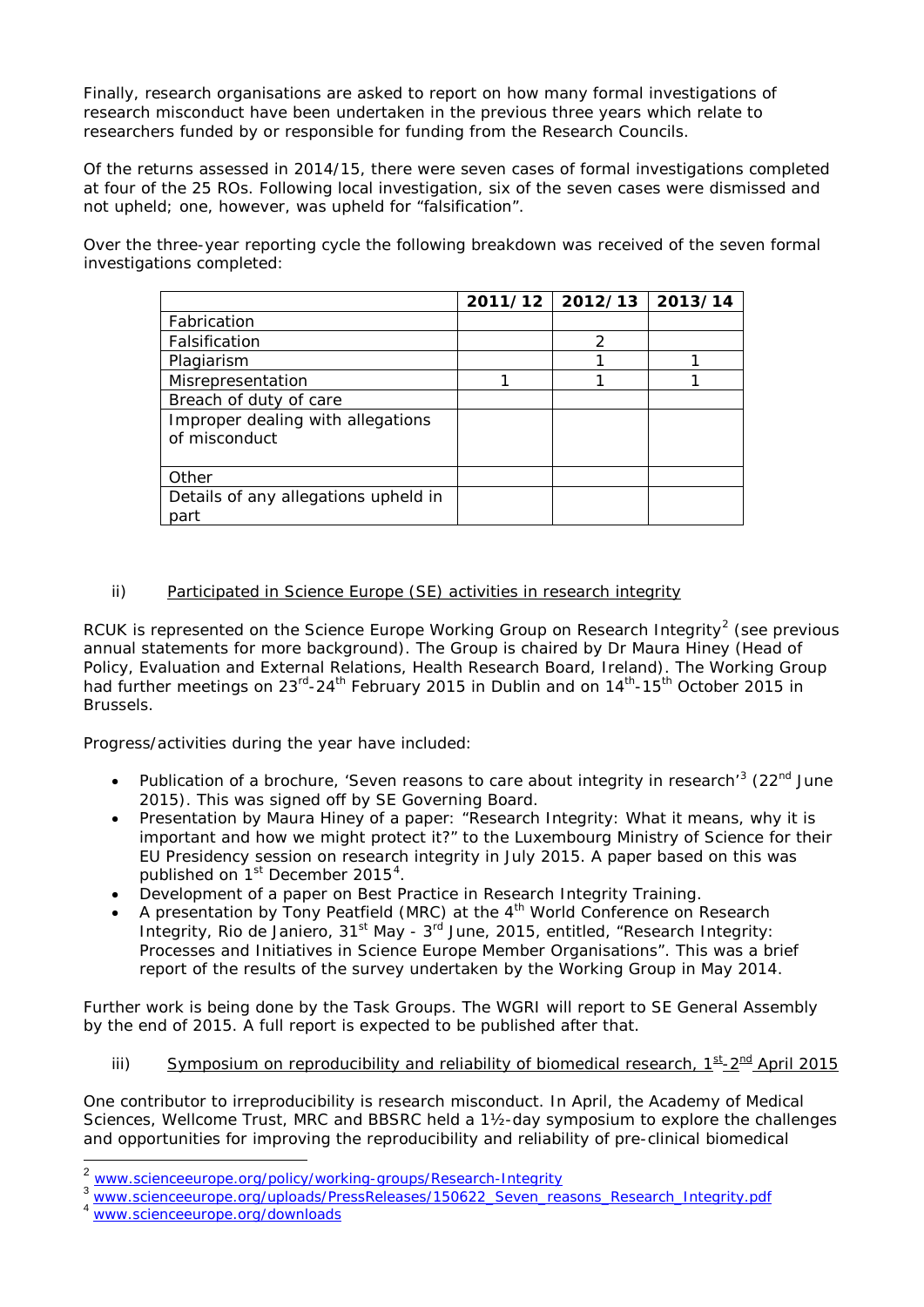research in the UK. While the symposium did not cover intentional fraudulent activity, such as falsification, fabrication and plagiarism, it did include other forms of research misconduct (as defined by RCUK). A report of the symposium was published<sup>[5](#page-1-2)</sup> on 29<sup>th</sup> October 2015.

## iv) Heads of International (Biomedical) Research Organisations (HIROs) meeting, Ottawa,  $2^{nd}$  June 2015

Following an earlier HIROs discussion (Shanghai, 2<sup>nd</sup> July 2014), HIROs had a follow-up discussion at their meeting in June. This focussed on reproducibility, which was seen a shared global issue with a role for publishers, funders and researchers, and specifically on measures to enhance reproducibility and rigour. The discussion was wide-ranging and included the importance of peer review and how to encourage/incentivise peer reviewers. Dr Francis Collins (Director, NIH) drew attention to the NIH website pages dedicated to rigour and reproducibility<sup>[6](#page-2-0)</sup>. These include four video modules with accompanying discussion materials that focus on integral components of reproducibility and rigour, such as bias, blinding, and exclusion criteria.

# v) Science Europe WG Workshop on research data, Brussels,  $11^{\text{th}}$  June 2015

In June, representatives from ESRC and MRC attended a Science Europe WG Workshop on 'ethical protocols and standards for research' in Brussels. The meeting drew together experts from across funding bodies, policy makers and academia to debate the state of play on ethical protocols and standards in relation the new challenges and opportunities such as Big Data and new forms of research data. An OECD led Expert group has also been undertaking work in this area, in conjunction with the ESRC.

# vi) UKRIO annual conference, London, 13<sup>th</sup> May 2015

In May, Professor Linda Woodhead (ESRC Council member) spoke at the UKRIO annual conference in London on Research Ethics and scientific Misconduct. Professor Woodhead talked both about the RCUK perspective and from her own academic experiences on research integrity and what this issue means for the UK research community. Attendees were brought also up to speed with the changes being made to the ESRC Framework for Research Ethics. The underlying themes of the event were: how to support a culture of good research practice and provide appropriate researcher development; how to respond when problems arise; and stimulating debate on research integrity.

[December 2015]

 $\ddot{\phantom{a}}$ [www.acmedsci.ac.uk/viewFile/56314e40aac61.pdf](http://www.acmedsci.ac.uk/viewFile/56314e40aac61.pdf)<br>[www.nih.gov/science/reproducibility/index.htm](http://www.nih.gov/science/reproducibility/index.htm)

<span id="page-2-0"></span>